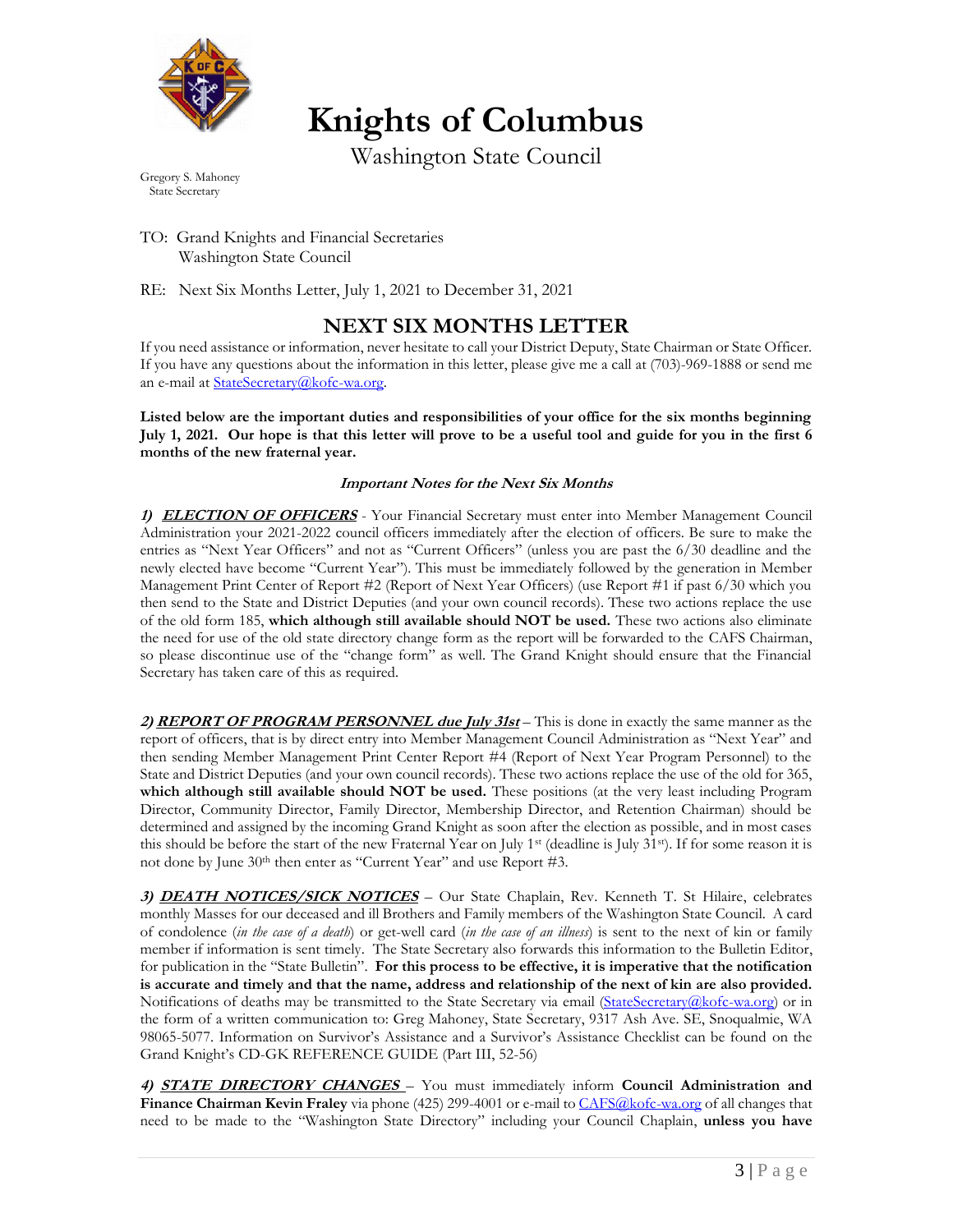

**Knights of Columbus**

Washington State Council

Gregory S. Mahoney State Secretary

**followed #1, above**. It is your duty to check from time to time for updates and to stay current revising your personal directory as needed.

**5) COUNCIL AUDITS due August 15<sup>th</sup> and February 15<sup>th</sup> - Council Audits are due every six-month period** (July-December and January-June). Every council requires a council audit. This should be done as soon as possible following the end of each six-month period with a deadline 45 days later (8/15 & 2/15).

**6) PARTNERSHIP IN PROFILE Form (4584) is no longer used. Form 10784 has taken its place and is an all-encompassing Program report form. The Survey of Fraternal Activity (1728) is still in use and due January 31st**. Special Olympics involvement must be submitted on Form 10784. Supreme sends Special Olympics Washington a check representing those reports. Last year it was \$2,500 of free money to Special Olympics Washington through the Knights of Columbus. Fraternal Activities form 1728 is the most important form you can file to preserve our tax-exempt status. This saves our Supreme Knights of Columbus millions of dollars in tax exempt funds.

**7) PER CAPITA ASSESSMENT BILLING** - The Council Per Capita Assessment was mailed to the Grand Knight and Financial Secretary during the month of January 2021. **The \$9.00 per member assessment is due upon receipt and is payable without council vote.** The Per Capita Assessment excludes inactive insurance, honorary life and members who have qualified for special disability as of December 31, 2020. (Each council is required to update the list of its members shown on the Supreme Council records as exempt from payment of dues and per capita taxes as of October 1st). **Councils need to certify disability only once, then the FS verifies continued qualification from there.** For additional information refer to the Washington State Council Bylaws, Article VII Finances, Section 3, and Disability Exemption Guidelines, (Form #1813G).

**8) GROUP LIABILITY INSURANCE –** A Commercial General Liability Occurrence form provides \$5 million per occurrence and \$10,000,000 per member aggregate including auto and liquor liability. This group liability coverage must be purchased by councils wishing to participate. Your council premium will be based on the Supreme membership report of active membership as of July 1st. The premium has increased to \$1.51 per member. A Liability Insurance Letter is no longer included to all council Grand Knights and Financial Secretaries along with a Council billing invoice. All insurance payments must be made payable to **"Washington State Council"** and mailed to the State Secretary, Greg Mahoney, 9317 Ash Ave. SE, Snoqualmie, WA 98065-5077.

**For proof of insurance, additional insured certificate or general questions, please contact: PSD George Czerwonka, State Liability Insurance Chairman, (509) 370-1001, E-mail: wonka1882@aol.com**

**9) ANNUAL MEETING (STATE CONVENTION) BIDS** - The Washington State Council Bylaws as it pertains to the Annual Meeting (State Convention) requires the State Officers to fix the place of the Annual Meeting five years in advance. The dates for State Conventions are noted below in Paragraph 8 for the years, 2022, 2023, 2024 and 2025.

Guidelines and information for bidding to be the Host Council for a State Convention are found in the Grand Knight's Handbook posted on the WSC Website (PART II, Section 3. State Council Information). Councils desiring to host the Annual Meeting may do so by notifying the State Secretary, in writing, no later than December 31, two years prior to the Annual Meeting. The notice must be on council letterhead signed by the Grand Knight and the Financial Secretary and have the Council Seal affixed.

**10) PLANNING ASSISTANCE** - The Grand Knight's Handbook provides a twelve-month checklist of all reports and dates when they are due. You can also find checklists and other tools with key dates, reminders and reports to be submitted*. The Grand Knights Handbook can become your most important tool, if used. The handbook requires revision because of the many changes in Membership, Programs and Ceremonials that the Supreme Council implemented in the last several years. Much of the information is still valid but seek clarification by contacting the State Secretary.*